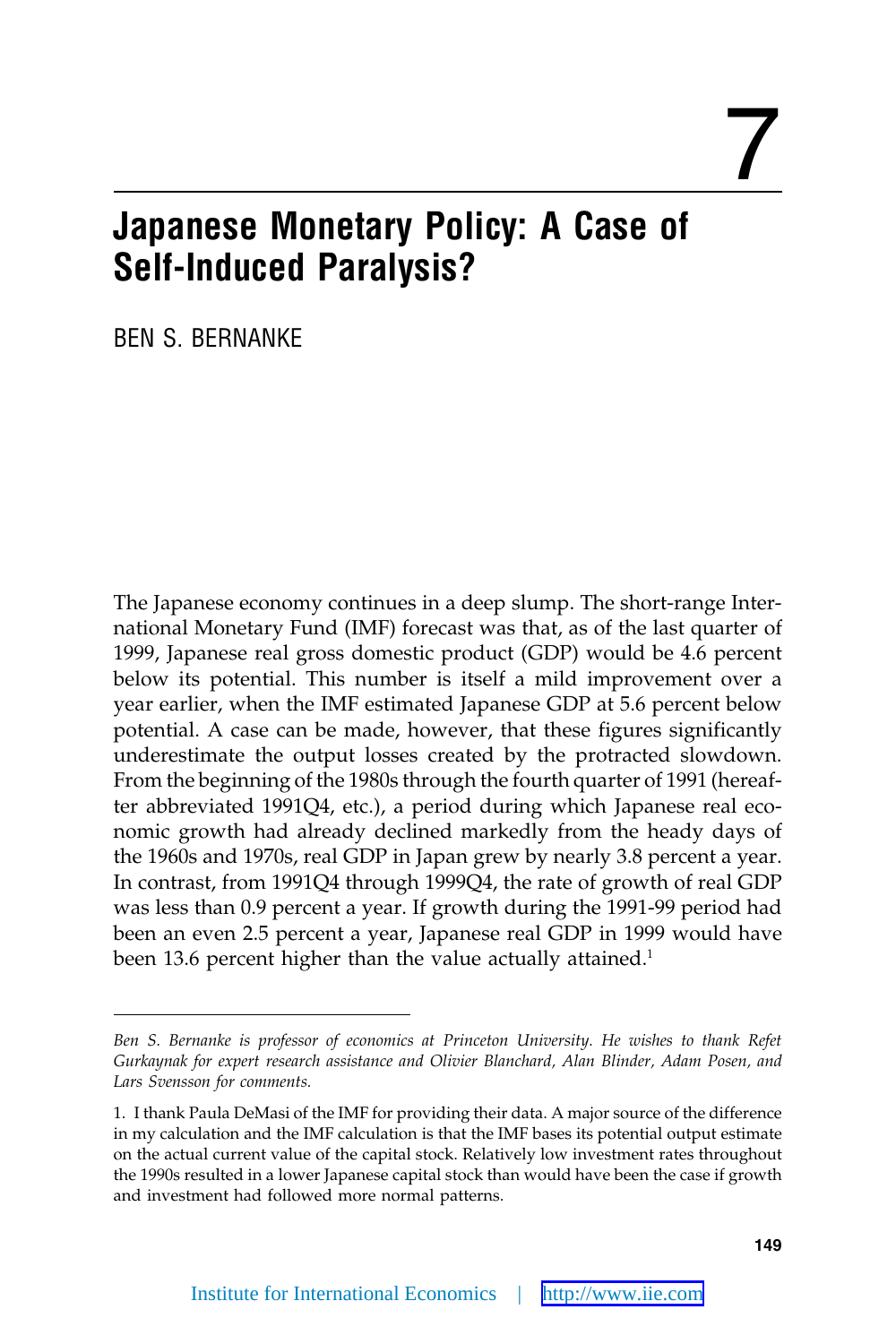Some perspective is in order. Although, as we will see, there are some analogies between the policy mistakes made by Japanese officials in recent years and the mistakes made by policymakers around the world during the 1930s, Japan's current economic situation is not remotely comparable to that of the United States, Germany, and numerous other countries during the Great Depression. The Japanese standard of living remains among the highest in the world, and poverty and open unemployment remain low. These facts, and Japan's basic economic strengths—including a high savings rate, a skilled labor force, and an advanced manufacturing sector—should not be overlooked. Still, Japan also faces important longterm economic problems, such as the aging of its workforce, and the failure of the economy to achieve its full potential during the 1990s, which may in some sense be more costly to the country in the future than it is today. Japan's weakness has also imposed economic costs on its less affluent neighbors, which look to Japan both as a market for their goods and as a source of investment.

The debate about the ultimate causes of the prolonged Japanese slump has been heated. There are questions, for example, about whether the Japanese economic model, constrained as it is by the inherent conservatism of a society that places so much value on consensus, is well equipped to deal with the increasing pace of technological, social, and economic change we see in the world today. The problems of the Japanese banking system, for example, can be interpreted as arising in part from the collision of a traditional, relationship-based financial system with the forces of globalization, deregulation, and technological innovation (Hoshi and Kashyap 2000). Indeed, it seems fairly safe to say that, in the long run, Japan's economic success will depend largely on whether the country can achieve a structural transformation that increases its economic flexibility and openness to change without sacrificing its traditional strengths.

In the short to medium run, however, macroeconomic policy has played, and will continue to play, a major role in Japan's macroeconomic (mis)fortunes. My focus in this essay will be on monetary policy in particular.<sup>2</sup> Although it is not essential to the arguments I want to make—which concern what monetary policy should do now, not what it has done in the past—I agree with the conventional wisdom that attributes much of Japan's current dilemma to exceptionally poor monetary policymaking over the past 15 years (see Bernanke and Gertler 1999 for a formal econometric analysis).

Among the more important monetary-policy mistakes were (1) the failure to tighten policy during 1987-89, despite evidence of growing inflationary pressures, a failure that contributed to the development of the ''bubble

**150** JAPAN'S FINANCIAL CRISIS

<sup>2.</sup> Posen's (1998) survey of the issues discusses the somewhat spotty record of Japanese fiscal policy; see especially his chapter 2.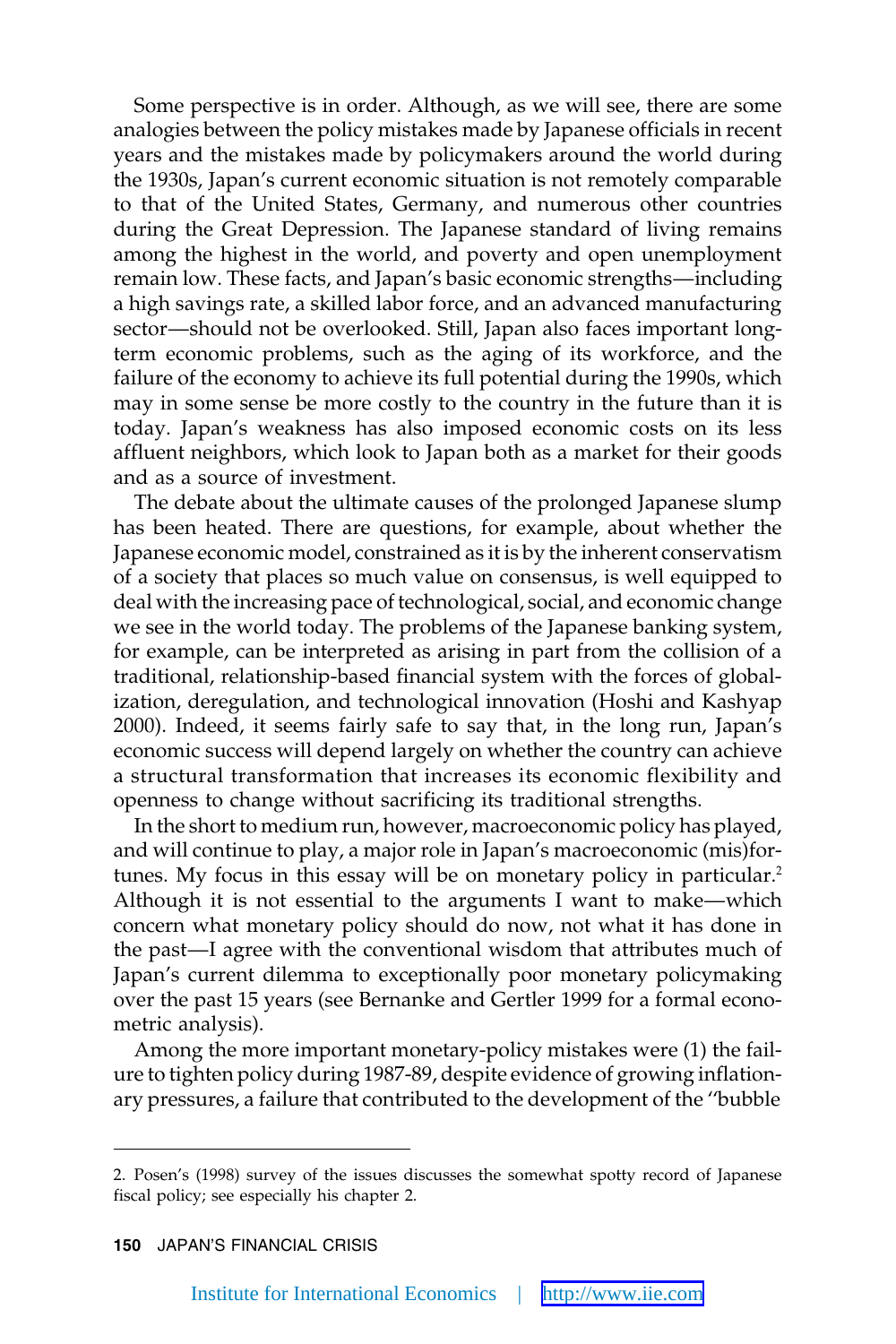economy''; (2) the apparent attempt to ''prick'' the stock market bubble in 1989-91, which helped to induce an asset-price crash; and (3) the failure to ease policies adequately during the 1991-94 period, as asset prices, the banking system, and the economy declined precipitously. Bernanke and Gertler (1999) argue that if Japanese monetary policy after 1985 had focused on stabilizing aggregate demand and inflation, rather than being distracted by the exchange rate or asset prices, the results would have been much better.

Bank of Japan (BOJ) officials would not necessarily deny that monetary policy has some culpability for the current situation. But they would also argue that now, at least, the BOJ is doing all it can to promote economic recovery. For example, in his vigorous defense of current BOJ policies, Okina (1999, 1) applauds the ''BOJ's historically unprecedented accommodative monetary policy.'' He refers, of course, to the fact that the BOJ has for some time now pursued a policy of setting the call rate, its instrument rate, virtually at zero, its practical floor. Having pushed monetary ease to its seeming limit, what more could the BOJ do? Isn't Japan stuck in what Keynes called a ''liquidity trap''?

I will argue here that, to the contrary, there is much that the Bank of Japan, in cooperation with other government agencies, could do to help promote economic recovery in Japan. Most of my arguments will not be new to the policy board and staff of the BOJ, who of course have discussed these questions extensively. However, their responses, when not confused or inconsistent, have generally relied on various technical or legal objections—objections that, in my opinion, could be overcome if the will to do so existed. Far from being powerless, the BOJ could achieve a great deal if it were willing to abandon its excessive caution and its defensive response to criticism.

## **Diagnosis: An Aggregate Demand Deficiency**

Before discussing ways in which Japanese monetary policy could become more expansionary, I will briefly discuss the evidence for the view that a more expansionary monetary policy is needed. As already suggested, it cannot be denied that important structural problems, in the financial system and elsewhere, are constraining Japanese growth. But there is compelling evidence that the Japanese economy is suffering as well from an aggregate demand deficiency. If monetary policy could deliver increased nominal spending, some of the difficult structural problems that Japan faces would no longer seem so difficult.

Tables 7.1 through 7.3 contain some basic macroeconomic data for the 1991-99 period that bear on the questions of the adequacy of aggregate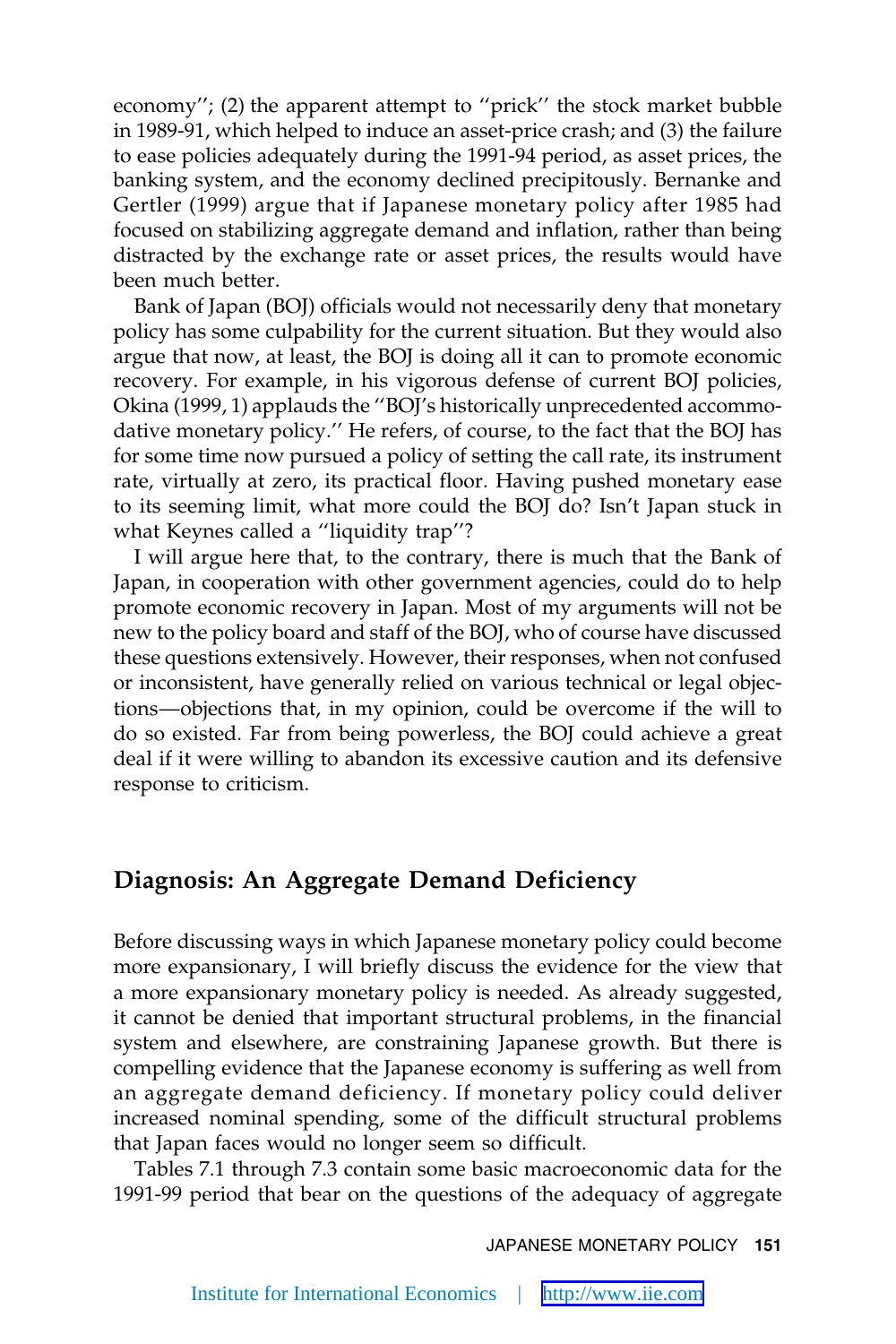| Year | (1)<br><b>GDP</b><br>deflator | (2)<br><b>PCE</b><br>deflator | (3)<br>CPI<br>deflator | (4)<br><b>WPI</b><br>deflator | (5)<br><b>Nominal</b><br><b>GDP</b> | (6)<br><b>Monthly</b><br>earnings |
|------|-------------------------------|-------------------------------|------------------------|-------------------------------|-------------------------------------|-----------------------------------|
| 1991 | 2.89                          | 2.13                          | 2.30                   | $-1.29$                       | 5.30                                | 2.84                              |
| 1992 | 0.94                          | 1.44                          | 2.08                   | $-1.69$                       | 1.09                                | 1.78                              |
| 1993 | 0.44                          | 0.96                          | 0.91                   | $-4.07$                       | 0.91                                | 1.82                              |
| 1994 | $-0.62$                       | 0.60                          | 0.50                   | $-1.25$                       | 0.04                                | 2.70                              |
| 1995 | $-0.38$                       | $-0.90$                       | 0.07                   | $-0.06$                       | 0.79                                | 1.87                              |
| 1996 | $-2.23$                       | 0.34                          | 0.30                   | $-0.33$                       | 2.43                                | 1.87                              |
| 1997 | 1.00                          | 1.91                          | 2.23                   | 1.42                          | 0.39                                | 0.81                              |
| 1998 | 0.17                          | $-0.02$                       | $-0.32$                | $-3.64$                       | $-2.78$                             | $-0.10$                           |
| 1999 | $-0.79$                       | $-0.14$                       | 0.00                   | $-4.12$                       | 0.12                                | 0.84                              |

**Table 7.1 Measures of inflation in Japan, 1991-99** (percent change)

 $PCE =$  personal consumption expenditure.

 $CPI = \text{consumer price index.}$ 

 $WPI =$  wholesale price index.

Note: Growth rates are measured fourth quarter to fourth quarter, except for 1999, which is third quarter over third quarter. The CPI measure excludes fresh foods.

*Sources:* Data are from the Bank of Japan and the Management and Coordination Agency of Japan.

demand and the stance of monetary policy. The data in table 7.1 provide the strongest support for the view that aggregate demand is too low, and that the net impact of Japanese monetary and fiscal policies has been and continues to be deflationary. Columns (1)-(4) of the table show standard measures of price inflation, based on the GDP deflator, the personal consumption expenditure (PCE) deflator, the consumer price index (CPI) (excluding fresh food), and the wholesale price index (WPI), respectively. Considering the most comprehensive measure, the GDP deflator, we see that inflation has been 1 percent or less in every year since 1991 and has been negative in four of those years. Cumulative inflation, as measured by the GDP deflator, has been effectively zero since 1991: In the fourth quarter of 1991, the GDP deflator stood at 106, compared with a value of 101 in the third quarter of 1999, the latest number I have available.

Inflation has been slightly higher in the consumer sector, as measured by the rate of change of the PCE deflator and the CPI, but even there since 1991 inflation has exceeded 1 percent only twice, in 1992 and in 1997. Wholesale prices have dropped dramatically, having fallen about 10 percent since 1991. Moreover, increased deflationary pressure since 1997 is evident in all four of the inflation indicators. Taken together with the anemic performance of real GDP, shown in table 7.2, column (5), the slow or even negative rate of price increase points strongly to a diagnosis of aggregate demand deficiency. Note that if Japan's slow growth were due entirely to structural problems on the supply side, inflation rather than deflation would presumably be in evidence.

**<sup>152</sup>** JAPAN'S FINANCIAL CRISIS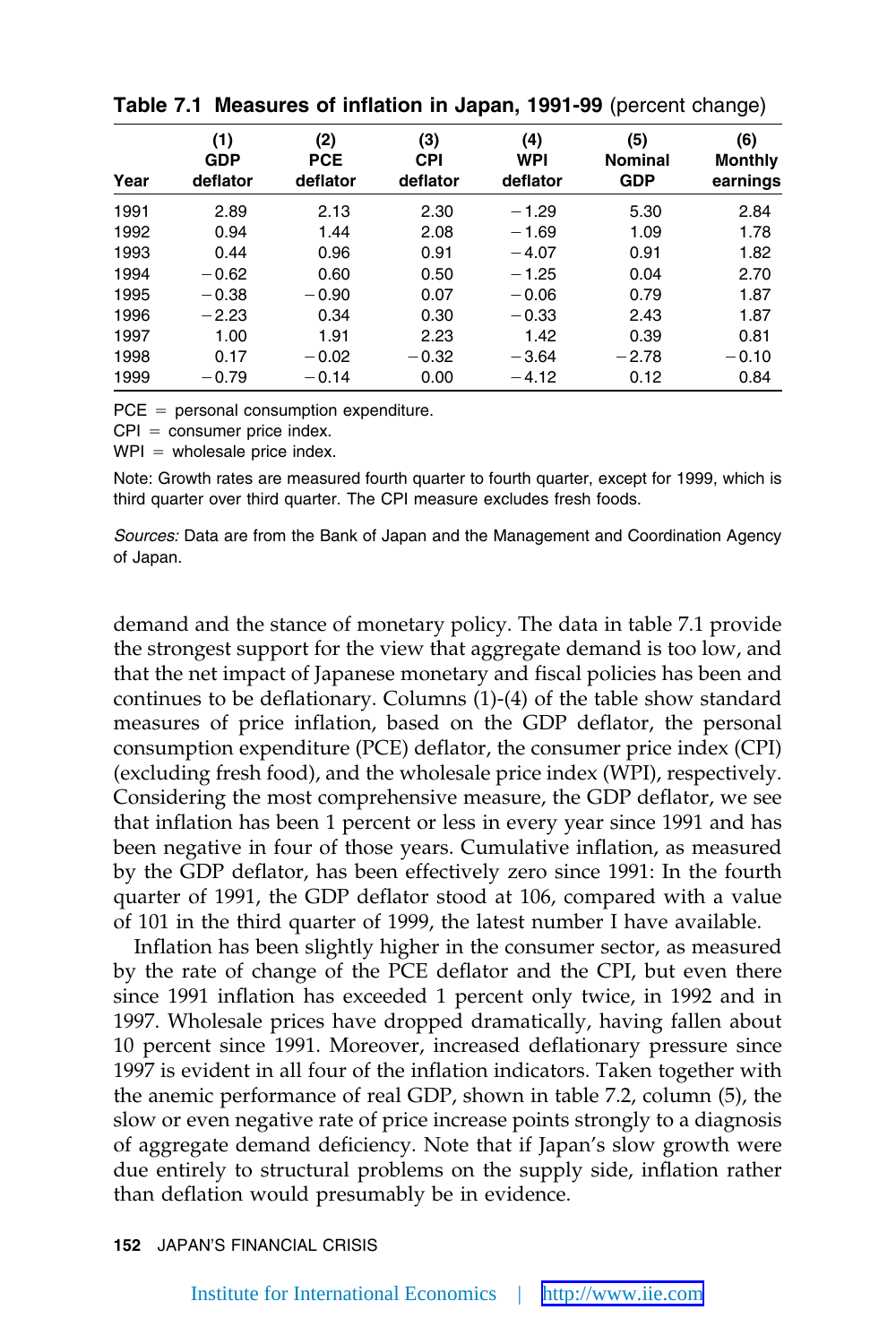|      | (1)<br>Yen-dollar<br>rate | (2)<br>Real<br>ven-dollar<br>rate | (3)<br><b>Land prices</b><br>(percent<br>change) | (4)<br><b>Stock prices</b><br>(percent<br>change) | (5)<br><b>Real GDP</b><br>(percent<br>change) |
|------|---------------------------|-----------------------------------|--------------------------------------------------|---------------------------------------------------|-----------------------------------------------|
| 1991 | 129.5                     | 72.2                              | 0.55                                             | 2.38                                              | 2.41                                          |
| 1992 | 123.0                     | 69.4                              | $-5.11$                                          | $-32.03$                                          | 0.14                                          |
| 1993 | 108.1                     | 62.4                              | $-5.13$                                          | 16.91                                             | 0.47                                          |
| 1994 | 98.8                      | 58.5                              | $-3.82$                                          | 0.47                                              | 0.66                                          |
| 1995 | 101.5                     | 61.5                              | $-4.30$                                          | $-4.90$                                           | 2.49                                          |
| 1996 | 112.8                     | 71.2                              | $-4.43$                                          | 5.47                                              | 4.66                                          |
| 1997 | 125.2                     | 79.4                              | $-3.62$                                          | $-20.85$                                          | $-0.61$                                       |
| 1998 | 119.8                     | 76.8                              | $-4.38$                                          | $-15.37$                                          | $-2.94$                                       |
| 1999 | 113.6                     | 76.9                              | $-5.67$                                          | 23.00                                             | 0.91                                          |

| Table 7.2 Additional economic indicators for Japan, 1991-99 |  |  |  |  |  |  |  |
|-------------------------------------------------------------|--|--|--|--|--|--|--|
|-------------------------------------------------------------|--|--|--|--|--|--|--|

Notes: Columns (1)-(2): Exchange rates are fourth-quarter averages, except for 1999 figures, which are third-quarter averages. Real exchange rate is relative to  $1978: 1 = 100$ . Columns (3)-(5): Land price is nationwide index, stock prices are TOPIX index. Percentage changes are fourth quarter over fourth quarter, except for 1999, which is third quarter over third quarter.

*Sources:* Data are from Datastream, except for real GDP, which is from the Bank of Japan.

As always, it is important to maintain a historical perspective and resist hyperbole. In particular, the recent Japanese experience is in no way comparable to the brutal deflation of 10 percent per year that ravaged the United States and other economies in the early stages of the Great Depression. Perhaps more salient, it must be admitted that there have been many periods (e.g., under the classical gold standard or the pricelevel-targeting regime of interwar Sweden) in which zero inflation or slight deflation coexisted with reasonable prosperity. I will say more below about why, in the context of contemporary Japan, the behavior of the price level has probably had an important adverse effect on real activity. For now I only note that countries that currently target inflation, either explicitly (e.g., United Kingdom or Sweden) or implicitly (United States), have tended to set their goals for inflation in the 2-3 percent range, with the floor of the range as important a constraint as the ceiling (see Bernanke et al. 1999 for a discussion.)

Alternative indicators of the growth of nominal aggregate demand are given by the growth rates of nominal GDP (table 7.1, column 5) and of nominal monthly earnings (table 7.1, column 6). Again, the picture is consistent with an economy in which nominal aggregate demand is growing too slowly for the patient's health. It is remarkable, for example, that, except for 1996, nominal GDP has grown by less than 1 percent per annum in every year since 1992, when it grew by 1.09 percent. As with the inflation measures in columns (1)-(4), there is evidence of even greater deflationary pressure since 1997. Indeed, nominal GDP declined by nearly 3 percentage points in 1998.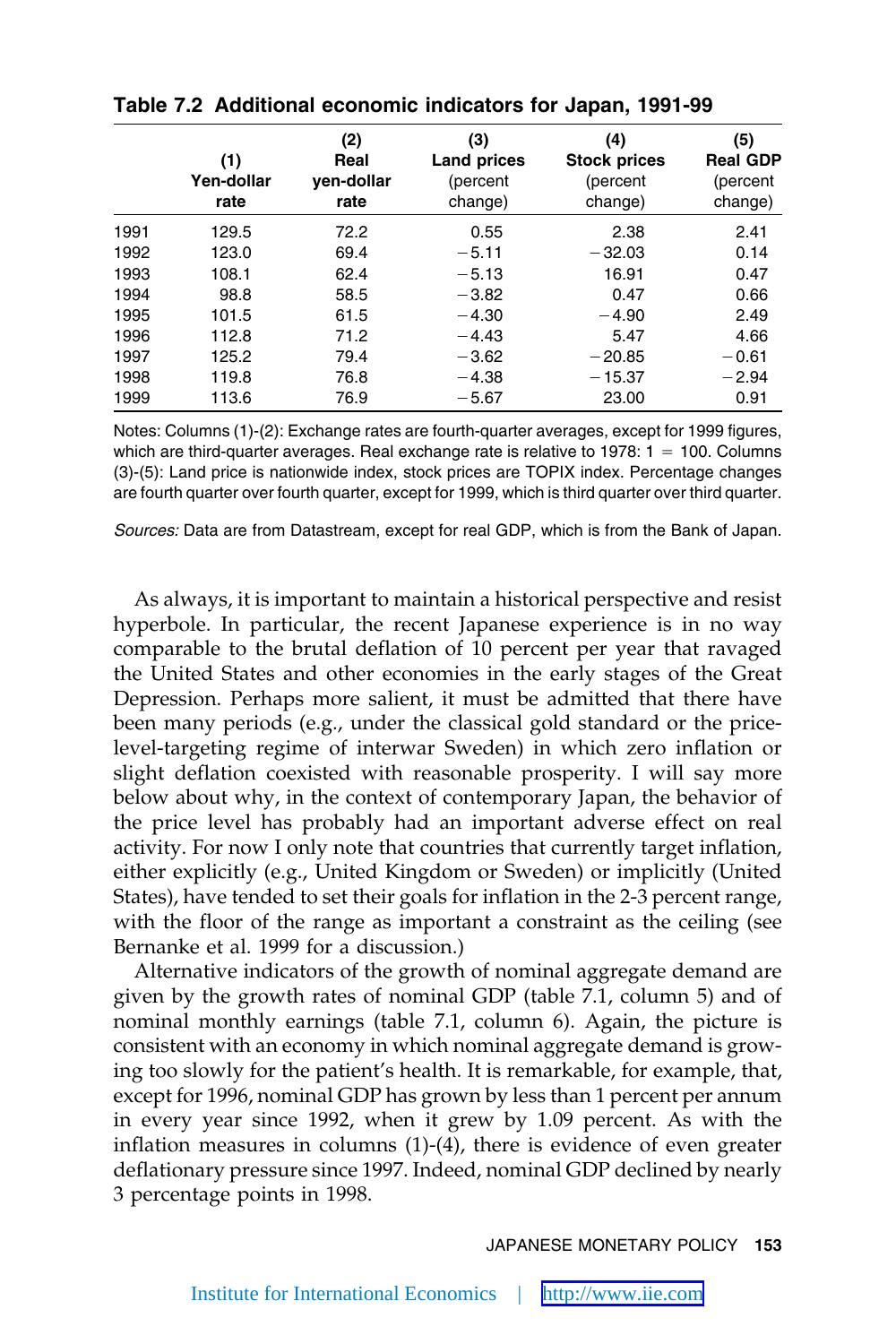| Year | (1)<br>Call<br>rate | (2)<br>Prime rate,<br>short term | (3)<br>Prime rate,<br>long term | (4)<br><b>Monetary base</b><br>(percent<br>change) | (5)<br>$M2 + CDs$<br>(percent<br>change) |
|------|---------------------|----------------------------------|---------------------------------|----------------------------------------------------|------------------------------------------|
| 1991 | 6.45                | 6.88                             | 6.95                            | 2.89                                               | 2.14                                     |
| 1992 | 3.91                | 4.71                             | 5.59                            | 1.39                                               | $-0.54$                                  |
| 1993 | 2.48                | 3.29                             | 4.05                            | 3.94                                               | 1.56                                     |
| 1994 | 2.27                | 3.00                             | 4.90                            | 4.12                                               | 2.64                                     |
| 1995 | 0.46                | 1.63                             | 2.80                            | 6.20                                               | 2.93                                     |
| 1996 | 0.48                | 1.63                             | 2.74                            | 6.78                                               | 3.17                                     |
| 1997 | 0.46                | 1.63                             | 2.35                            | 8.18                                               | 3.22                                     |
| 1998 | 0.23                | 1.50                             | 2.29                            | 6.34                                               | 4.43                                     |
| 1999 | 0.03                | 1.38                             | 2.20                            | 5.61                                               | 3.50                                     |

**Table 7.3 Monetary indicators for Japan, 1991-99**

Note: Columns (1)-(3): Interest rates are fourth-quarter averages, third-quarter average for 1999. Columns (4)-(5): Percentage changes are fourth quarter over fourth quarter, except for 1999, which is third quarter over third quarter.

*Sources:* Data on call rate and monetary aggregates are from the Bank of Japan; data on prime rates are from Dow Jones Telerate.

Table 7.2 provides some additional macroeconomic indicators for Japan for the 1991-99 period. Columns (1) and (2) of the table show the nominal yen-dollar rate and the real yen-dollar rate, respectively. The yen generally strengthened over the period, which is consistent with the deflationist thesis. As I will discuss further below, even more striking is the surge of the yen since 1998, a period that has coincided with weak aggregate demand growth and a slumping real economy in Japan. As column (2) shows, however, the fact that inflation in Japan has been lower than in the United States has left the real terms of trade relatively stable. My interpretation is that the trajectory of the yen during the 1990s indicates strong deflationary pressures in Japan, but that a too-strong yen has not itself been a major contributor to deflation, except perhaps very recently.

Columns (3) and (4) of table 7.2 show rates of change in the prices of two important assets, land and stocks. As is well known, the stock market (column 4) has fallen sharply from its peak and has been quite volatile. The behavior of land prices (column 3), which is less often cited, is particularly striking: Since 1992 land prices have fallen by something between 3 and 6 percent *every year*. To be clear, it is most emphatically *not* good practice for monetary policymakers to try to target asset prices directly (Bernanke and Gertler 1999). Nevertheless, the declining nominal values of these assets, like the behavior of the yen, are also indicative of the deflationary forces acting on the Japanese economy.

So far, we have looked at broad macroeconomic indicators. Table 7.3 provides some measures more directly related to the stance of monetary policy itself. The first three columns of table 7.3 show fourth-quarter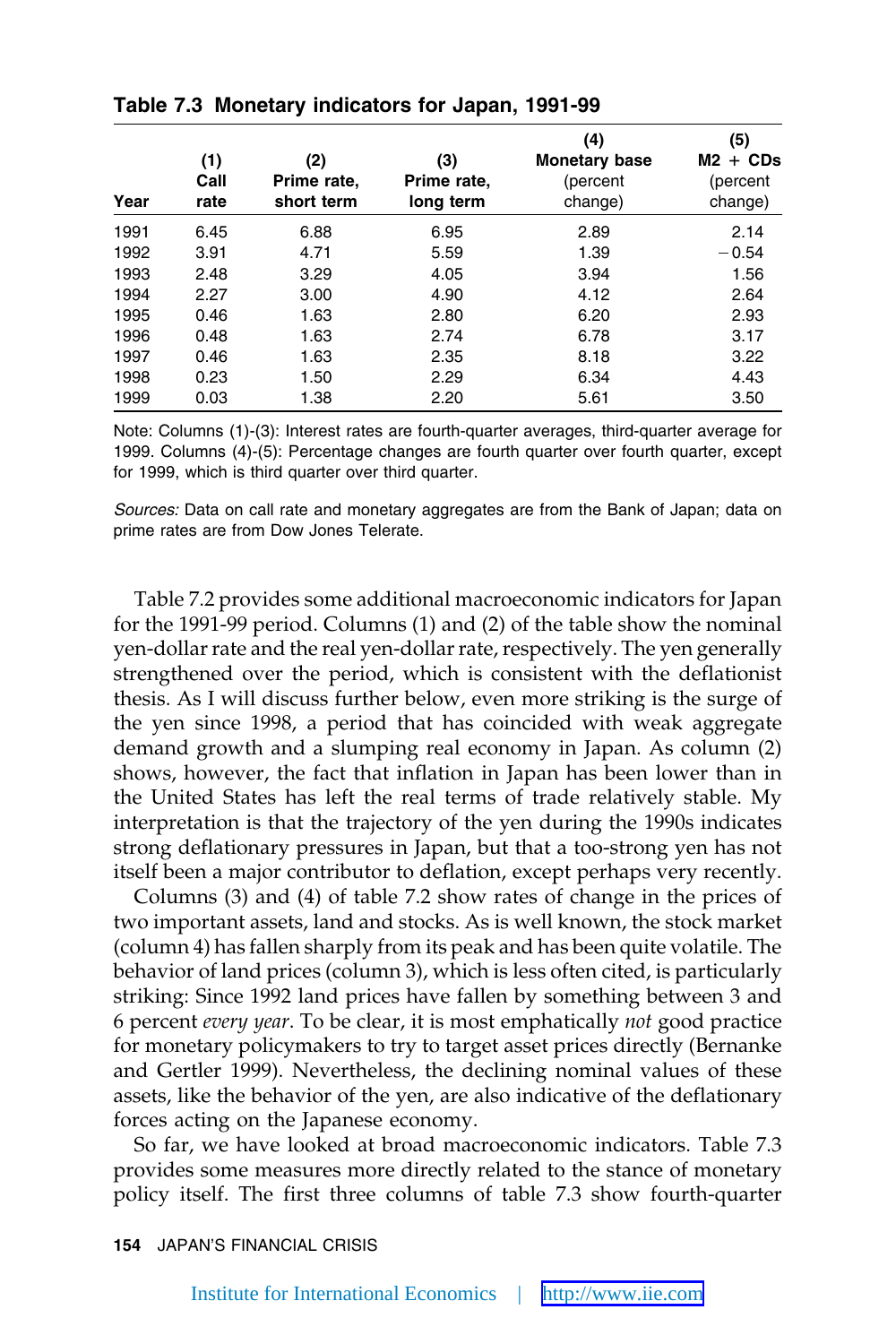values (1991-99) for three key nominal interest rates: the call rate (the BOJ's instrument rate), the short-term prime rate, and the long-term prime rate. Prime rates are affected by conditions in the banking market as well as monetary policy, of course, and they may not always fully reflect actual lending rates and terms; but they are probably more indicative of privatesector borrowing costs than are government bill and bond rates. Columns (4) and (5) show, respectively, the fourth-quarter-to-fourth-quarter growth rates of the monetary base and of  $M2 + CDs$ , the broader monetary aggregate most often used as an indicator by the Japanese monetary authorities.

A glance at table 7.3 suggests that the stance of monetary policy has been somewhat different since 1995 than in the 1991-94 period. As mentioned above, there seems to be little debate even in Japan that monetary policy during 1991-94 was too tight, reacting too slowly to the deflationary forces unleashed by the asset-price crash. Interest rates came down during this period, but rather slowly, and growth of both narrow and broad money was weak. However, one can see that there has been an apparent change in policy since 1995: In that year, the call rate fell to under 0.5 percent, on its way down to effectively a zero rate in 1999, and lending rates fell as well. The fall in the nominal interest rate was accompanied by noticeable increases in the rates of money growth, particularly in the monetary base, in the period 1995 to present.

Monetary authorities in Japan have cited data like the 1995-99 figures in table 7.3 in defense of their current policies. Two distinct arguments have been made. The first is that policy indicators show that monetary policy in Japan is today quite expansionary in its thrust—''historically unprecedented accommodative monetary policy,'' in the words of Okina quoted above. Second, even if monetary policy is not truly as expansionary as would be desirable, there is no feasible way of loosening it further the putative liquidity trap problem. I will address each of these two arguments in turn (the second in more detail in the next section).

The argument that current monetary policy in Japan is in fact quite accommodative rests largely on the observation that interest rates are at a very low level. I do hope that readers who have gotten this far will be sufficiently familiar with monetary history not to take seriously any such claim based on the level of the *nominal* interest rate. One need only recall that nominal interest rates remained close to zero in many countries throughout the Great Depression, a period of massive monetary contraction and deflationary pressure. In short, low nominal interest rates may just as well be a sign of expected deflation and monetary tightness as of monetary ease.

A more respectable version of the argument focuses on the *real* interest rate. With the rate of deflation under 1 percent in 1999, and the call rate effectively at zero, the realized real call rate for 1999 was under 1 percent,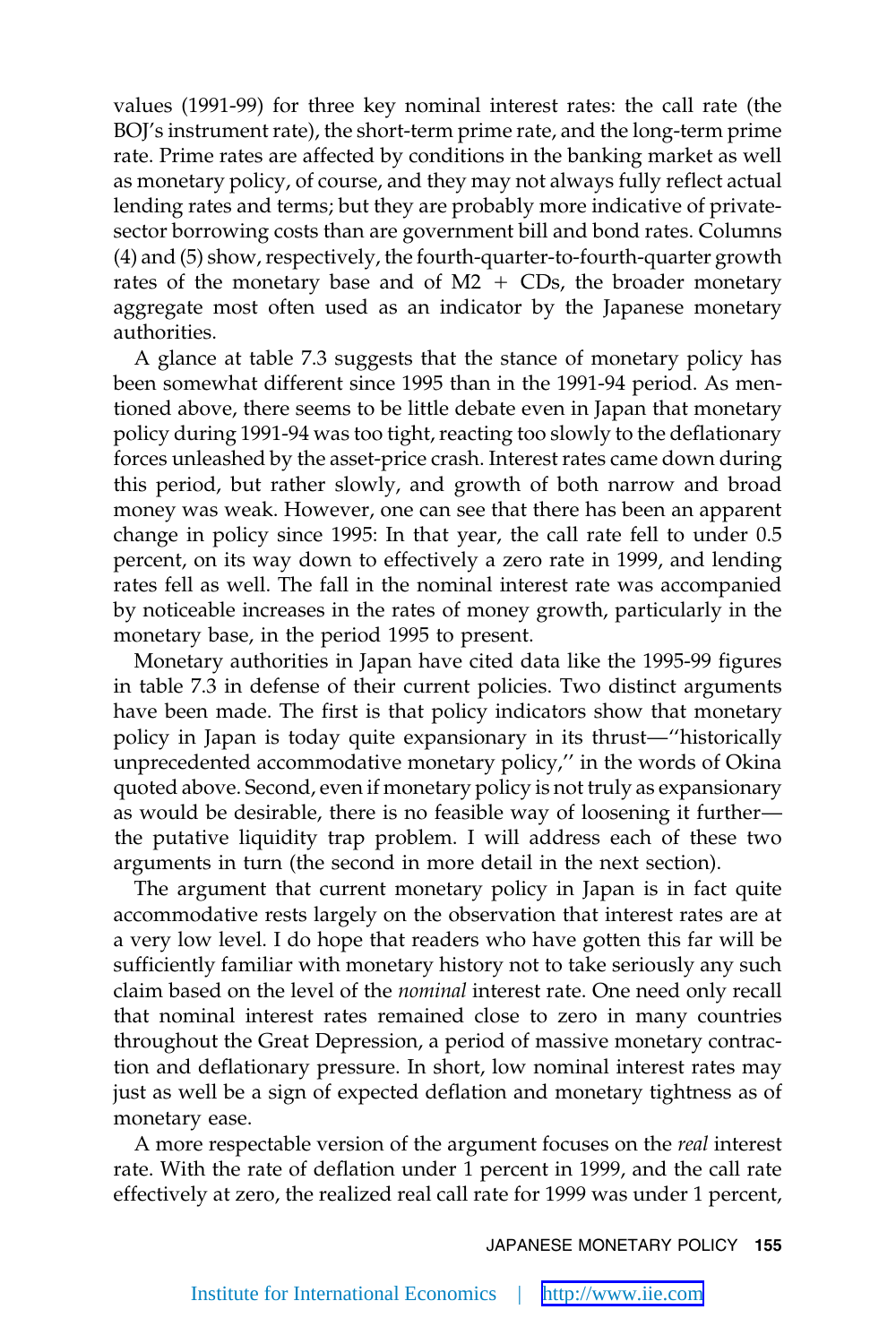significantly less than, say, the real federal funds rate in the United States for the same period. Is this not evidence that monetary policy in Japan is in fact quite accommodative?

There are at least two responses to the real-interest-rate argument. First, I agree that the low real interest rate is evidence for the view that monetary policy is not the primary *source* of deflationary pressure in Japan today, in the way that, for example, the policies of Federal Reserve Chairman Paul Volcker were the primary source of disinflationary pressures in the United States in the early 1980s (a period of high real interest rates). But neither is the low real interest rate evidence that Japanese monetary policy is doing all that it can to offset deflationary pressures arising from other causes (in particular, the effects of the collapse in asset prices and of banking problems on consumer spending and investment spending). In textbook *IS-LM* terms, sharp reductions in consumption and investment spending have shifted the *IS* curve in Japan to the left, lowering the real interest rate for any given *LM* curve. Although monetary policy may not be directly responsible for the current depressed state of aggregate demand in Japan (leaving aside for now its role in initiating the slump), it does not follow that it should not be doing more to assist the recovery.

A second response to the real-interest-rate argument is to note that today's real interest rate may not be the best indicator of the cumulative effects of tight monetary policy on the economy. I will illustrate by discussing a mechanism that is highly relevant in Japan today, the so-called ''balance-sheet channel of monetary policy'' (Bernanke and Gertler 1995). Consider a hypothetical small borrower who took out a loan in 1991 with some land as collateral. The long-term prime rate at the end of 1991 was 6.95 percent (table 7.1, column  $3$ ).<sup>3</sup> Such a borrower would have been justified, we may speculate, in expecting inflation between 2 and 3 percent over the life of the loan (even in this case, he would have been paying an expected real rate of 4-5 percent), as well as increases in nominal land prices approximating the safe rate of interest at the time, say 5 percent per year. Of course, as tables 7.1 and 7.2 show, the borrower's expectations would have been radically disappointed.

To take an admittedly extreme case, suppose that the borrower's loan was still outstanding in 1999, and that at loan initiation he had expected a 2.5 percent annual rate of increase in the GDP deflator and a 5 percent annual rate of increase in land prices. Then by 1999 the real value of his principal obligation would have been 27 percent higher, and the real value of his collateral some 42 percent lower, than he anticipated when he took out the loan. These adverse balance sheet effects would certainly impede the borrower's access to new credit and hence his ability to consume or make new investments. The lender, faced with a nonperforming

<sup>3.</sup> Note that this rate was still 4.90 percent at the end of 1994.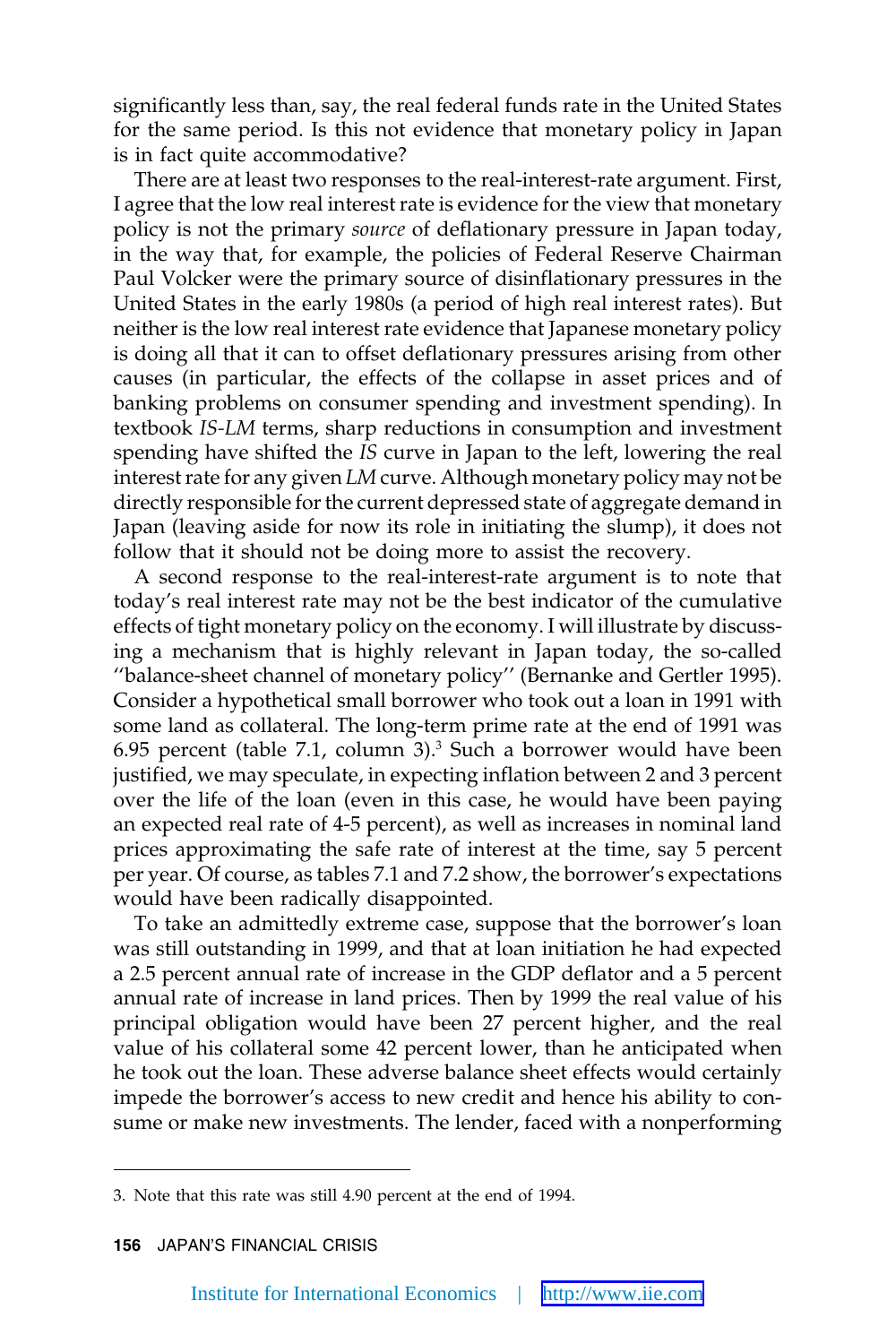loan and the associated loss in financial capital, might also find her ability to make new loans to be adversely affected.

This example illustrates why one might want to consider indicators other than the current real interest rate—for example, the cumulative gap between the actual and the expected price level—in assessing the effects of monetary policy. It also illustrates why zero inflation or mild deflation is potentially more dangerous in the modern environment than it was, say, in the classical gold-standard era. The modern economy makes much heavier use of credit, especially longer-term credit, than the economies of the nineteenth century. Further, unlike the earlier period, rising prices are the norm and are reflected in nominal-interest-rate setting to a much greater degree. Although deflation was often associated with weak business conditions in the nineteenth century, the evidence favors the view that deflation or even zero inflation is far more dangerous today than it was 100 years ago. Of course there are other reasons to aim for positive inflation as well, such as the measurement bias in price indices.

The second argument that defenders of Japanese monetary policy make, drawing on data such as those in table 7.3, is as follows: ''Perhaps past monetary policy is to some extent responsible for the current state of affairs. Perhaps additional stimulus to aggregate demand would be desirable at this time. Unfortunately, further monetary stimulus is no longer *feasible*. Monetary policy is doing all that it can do.'' To support this view, its proponents could point to two aspects of table 7.3. The first is the fact that in 1999 the BOJ's nominal instrument rate (column 1) fell effectively to zero, its lowest possible value, where it remains today. Second, accelerated growth in base money after 1995 (column 4) did not lead to equivalent increases in the growth of broad money (column 5)—a result, it might be argued, of the willingness of commercial banks to hold indefinite quantities of excess reserves rather than engage in new lending or investment activity. Both of these facts seem to support the claim that Japanese monetary policy is in an old-fashioned Keynesian liquidity trap (Krugman 1999).

It is true that current monetary conditions in Japan limit the effectiveness of standard open-market operations in short-term Treasury debt. However, as I will argue in the remainder of the essay, monetary policy in Japan nevertheless retains considerable power to expand nominal aggregate demand and, consequently, to promote real economic recovery.

#### **How to Get Out of a Liquidity Trap**

Contrary to the claims of at least some Japanese central bankers, monetary policy is far from impotent today in Japan. In this section, I discuss some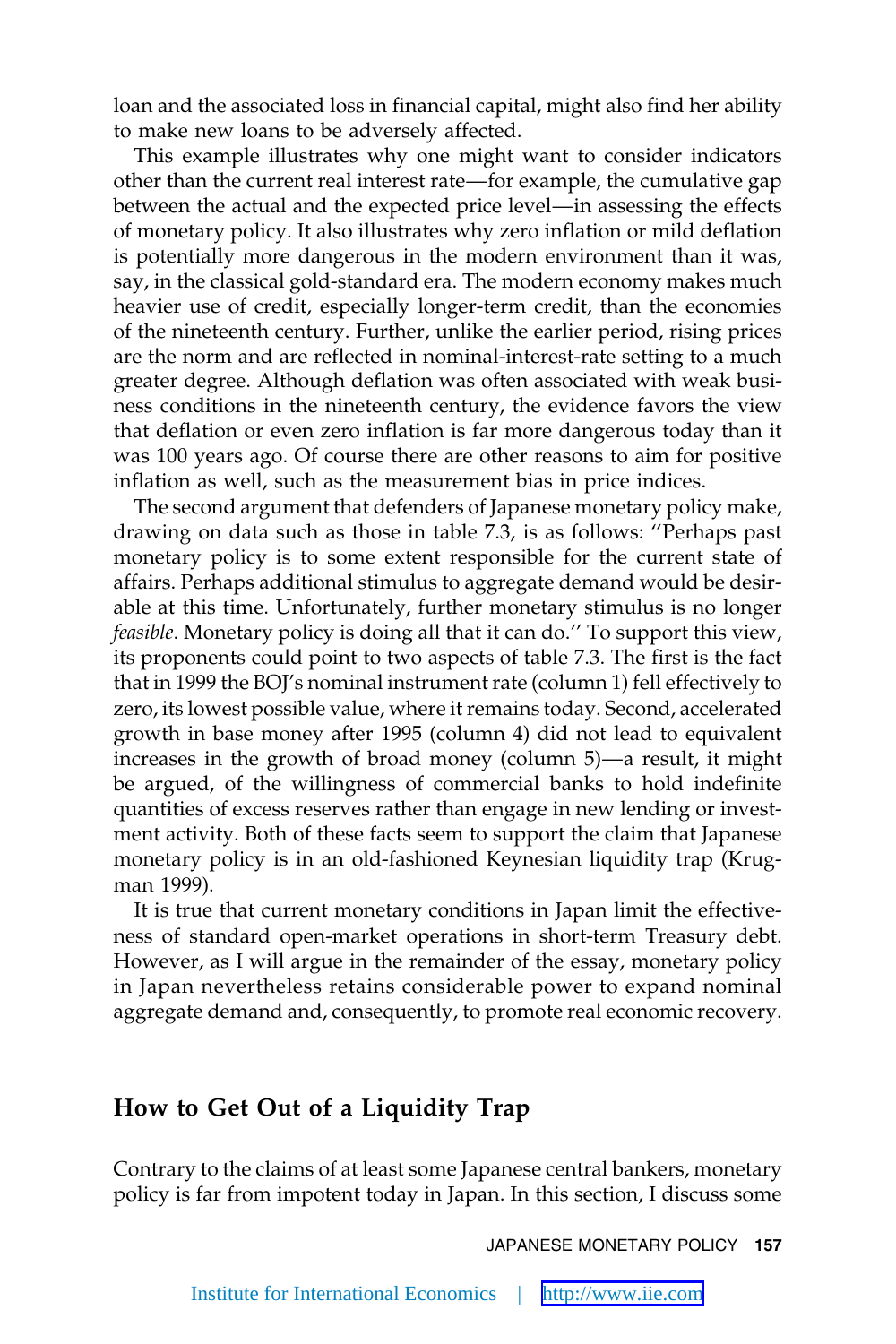options that the monetary authorities have to stimulate the economy.4 Overall, my claim has two parts. First—despite the apparent liquidity trap—monetary policymakers retain the power to increase nominal aggregate demand and the price level. Second, increased nominal spending and rising prices will lead to increases in real economic activity. The second of these propositions is empirical but seems to me overwhelmingly plausible; I have already provided some support for it in the discussion of the previous section. The first part of my claim will be, I believe, the more contentious one, and it is on that part that the rest of the essay will focus. However, in my view one can make what amounts to an arbitrage argument—the most convincing type of argument in an economic context—that it must be true.

The general argument that the monetary authorities can increase aggregate demand and prices, even if the nominal interest rate is zero, is as follows: Money, unlike other forms of government debt, pays zero interest and has infinite maturity. The monetary authorities can issue as much money as they like. Hence, if the price level were truly independent of money issuance, then the monetary authorities could use the money they create to acquire indefinite quantities of goods and assets. This is manifestly impossible in equilibrium. Therefore money issuance must ultimately raise the price level, even if nominal interest rates are bounded at zero. This is an elementary argument, but, as we will see, it is quite corrosive of claims of monetary impotence.

Rather than discuss the issues further in the abstract, I now consider some specific policy options of which the Japanese monetary authorities might now avail themselves. Before beginning, I add two more caveats. First, although I discuss a number of possible options below, I do not believe by any means that all of them must be put into practice to have a positive effect. Indeed, as I will discuss, a policy of aggressive foreign exchange intervention to put downward pressure on the yen would by itself probably suffice to get the Japanese economy moving again. Second, I am aware that several of the proposals to be discussed are either not purely monetary in nature, or require some cooperation by agencies other than the BOJ, including perhaps the Diet itself.

Regarding the concern that not all these proposals are ''pure'' monetary policy, I will say only that I am not here concerned with fine semantic distinctions but rather with the fundamental issue of whether there exist feasible policies to stimulate nominal aggregate demand in Japan. As to the need for interagency cooperation or even possible legislative changes: In my view, in recent years BOJ officials have—to a far greater degree than is justified—hidden behind minor institutional or technical difficulties in

<sup>4.</sup> For further discussion of monetary policy options when the nominal interest rate is close to zero, see Svensson (1999) and Clouse et al. (1999). Blinder (1999) discusses the Japanese case explicitly.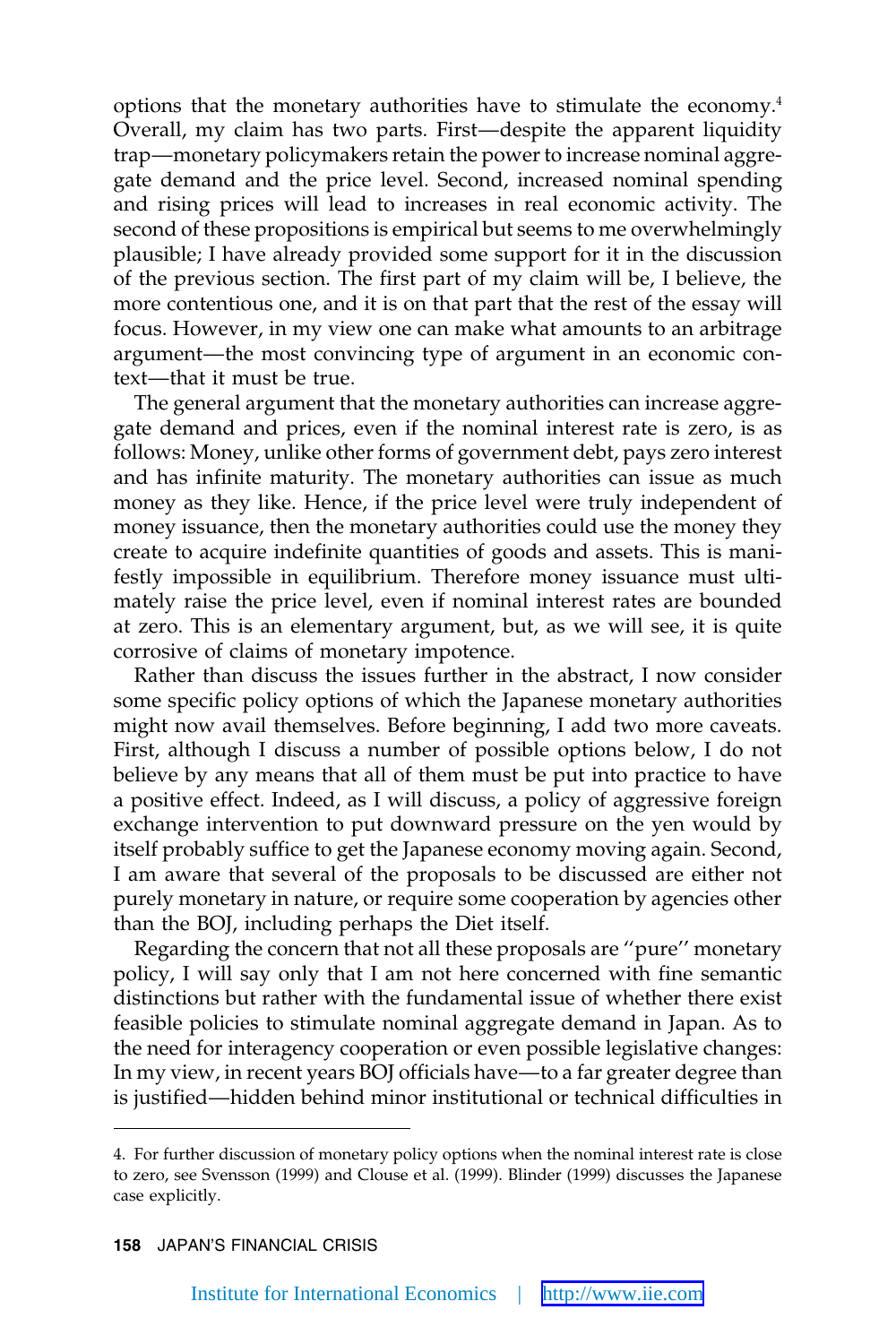order to avoid taking action. I will discuss some of these purported barriers to effective action as they arise, arguing that in many if not most cases they could be overcome, given the will to do so.

#### **Commitment to Zero Rates—with an Inflation Target**

In February 1999, the BOJ adopted what has amounted to a zero-interestrate policy. Further, to the BOJ's credit, it has since also announced that the zero rate will be maintained for some time to come, at least ''until deflationary concerns subside,'' in the official formulation. Ueda explains, ''By the commitment to maintain the zero rate for some time to come, we have tried to minimize the uncertainties about future short-term rates, thereby decreasing the option value of long-term bonds, hence putting negative pressure on long-term interest rates'' (1999, 1). The announcement that the zero rate would be maintained did in fact have the desired effect on the term structure: Interest rates on government debt up to 1-year maturity or more fell nearly to zero when the policy was made public. Government rates up to 6-year maturity also fell, with most issues yielding less than 1 percent.

The BOJ's announcement that it would maintain the zero-rate policy for the indefinite future is a positive move that may well prove helpful. For example, in a simulation study for the United States, using the US Federal Reserve's macroeconometric model, Reifschneider and Williams (1999) found that tactics of this type—that is, compensating for periods in which the zero bound on interest rates is binding by keeping the interest rate lower than normal in periods when the constraint is not binding may significantly reduce the costs created by the zero-bound constraint on the instrument interest rate.

A problem with the current BOJ policy, however, is its vagueness. What precisely is meant by the phrase ''until deflationary concerns subside''? Posen (1998), Krugman (1999), and others have suggested that the BOJ quantify its objectives by announcing an inflation target, and further that it be a fairly high target. I agree that this approach would be helpful, in that it would give private decision makers more information about the objectives of monetary policy. In particular, a target in the 3-4 percent range for inflation, to be maintained for a number of years, would confirm not only that the BOJ is intent on moving safely away from a deflationary regime but also that it intends to make up some of the ''price-level gap'' created by 8 years of zero or negative inflation. Further, setting a quantitative inflation target now would ease the ultimate transition of Japanese monetary policy into a formal inflation-targeting framework—a framework that would have avoided many of the current troubles, I believe, if it had been in place earlier.

BOJ officials have strongly resisted the suggestion to publicly commit to an explicit inflation target. Their often-stated concern is that announcing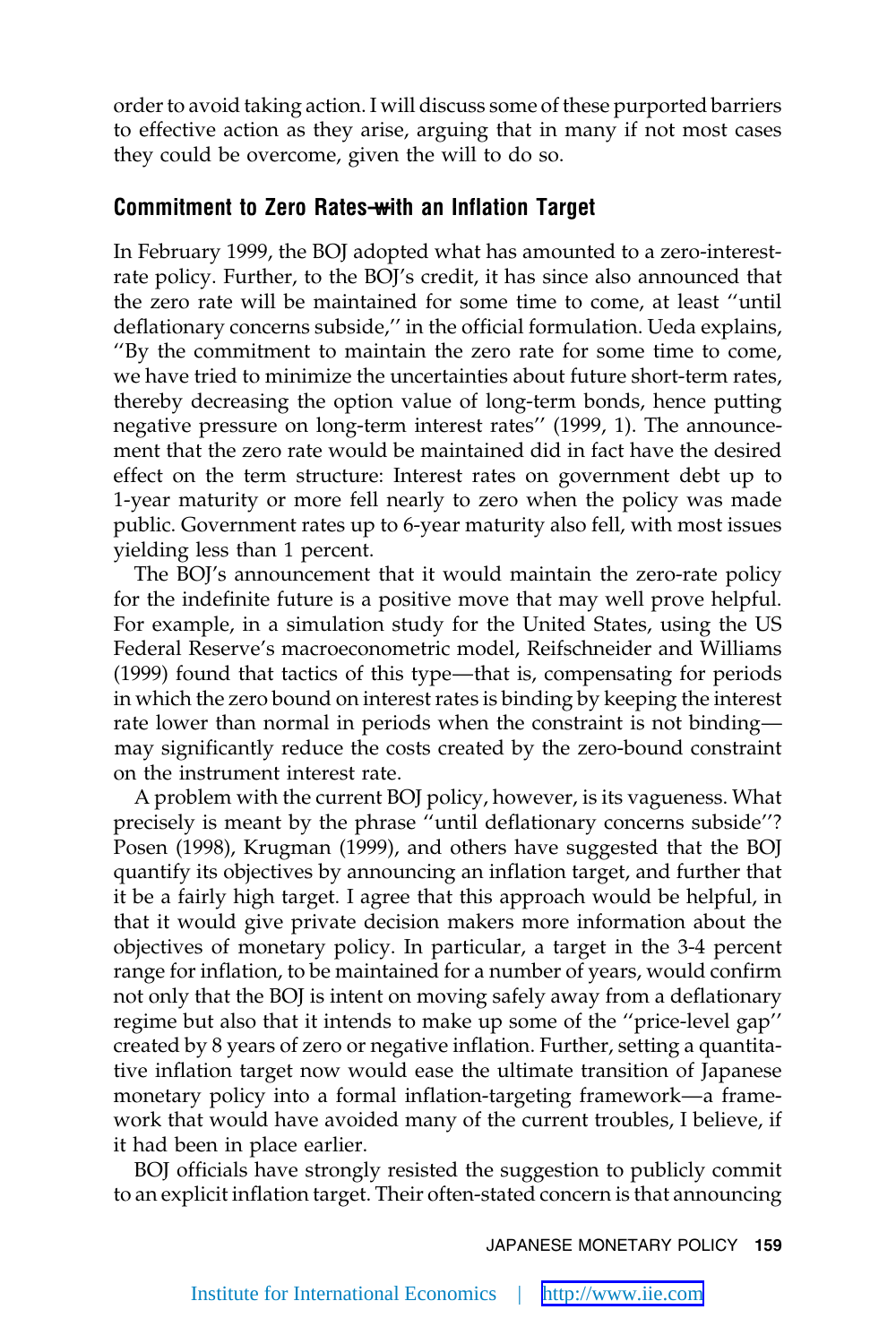a target that they are not sure they know how to achieve will endanger the Bank's credibility; and they have expressed skepticism that simple announcements can have any effects on expectations. On the issue of announcement effects, theory and practice suggest that ''cheap talk'' can in fact sometimes affect expectations, particularly when there is no conflict between what a ''player'' announces and that player's incentives. In technical language, announcements can serve as equilibrium selection devices. The effect of the announcement of a sustained zero-interest-rate policy on the term structure in Japan is itself a perfect example of the potential power of announcement effects.

With respect to the issue of inflation targets and BOJ credibility, I do not see how credibility can be harmed by straightforward, honest dialogue between policymakers and the public. In stating an inflation target of, say, 3-4 percent, the BOJ would be giving the public information about its objectives and hence the direction in which it will attempt to move the economy. (And, as I will argue, the Bank does have tools to move the economy.) But if BOJ officials feel that, for technical reasons, when and whether they will attain the announced target is uncertain, they could explain those points to the public as well. It is better for the public to know that the BOJ is doing all it can to reflate the economy, and that it understand why the Bank is taking the actions it does. The alternative is for the private sector to be left to its doubts about the willingness or competence of the BOJ to help the macroeconomic situation.

#### **Depreciation of the Yen**

We saw in table 7.2 that the yen has undergone a nominal appreciation since 1991, a strange outcome for a country in deep recession. Even more disturbing is the very strong appreciation that has occurred since 1998Q3, from about ¥145 per dollar in August 1998 to ¥100-105 per dollar range since December 1999, as the Japanese economy fell back into recession. Because interest rates on yen assets are very low, this appreciation suggests that speculators are anticipating even greater rates of deflation and yen appreciation in the future (the data from the futures markets confirm this view).

I agree with the recommendations of Meltzer (1999) and McCallum (1999) that the BOJ should attempt to achieve substantial currency depreciation through large open-market sales of yen. Through its effects on import-price inflation (which has been sharply negative in recent years), on the demand for Japanese goods, and on expectations, a significant yen depreciation would go a long way toward jump-starting the reflationary process in Japan.

BOJ stonewalling has been particularly pronounced on this issue, for reasons that are difficult to understand. The BOJ has argued that it does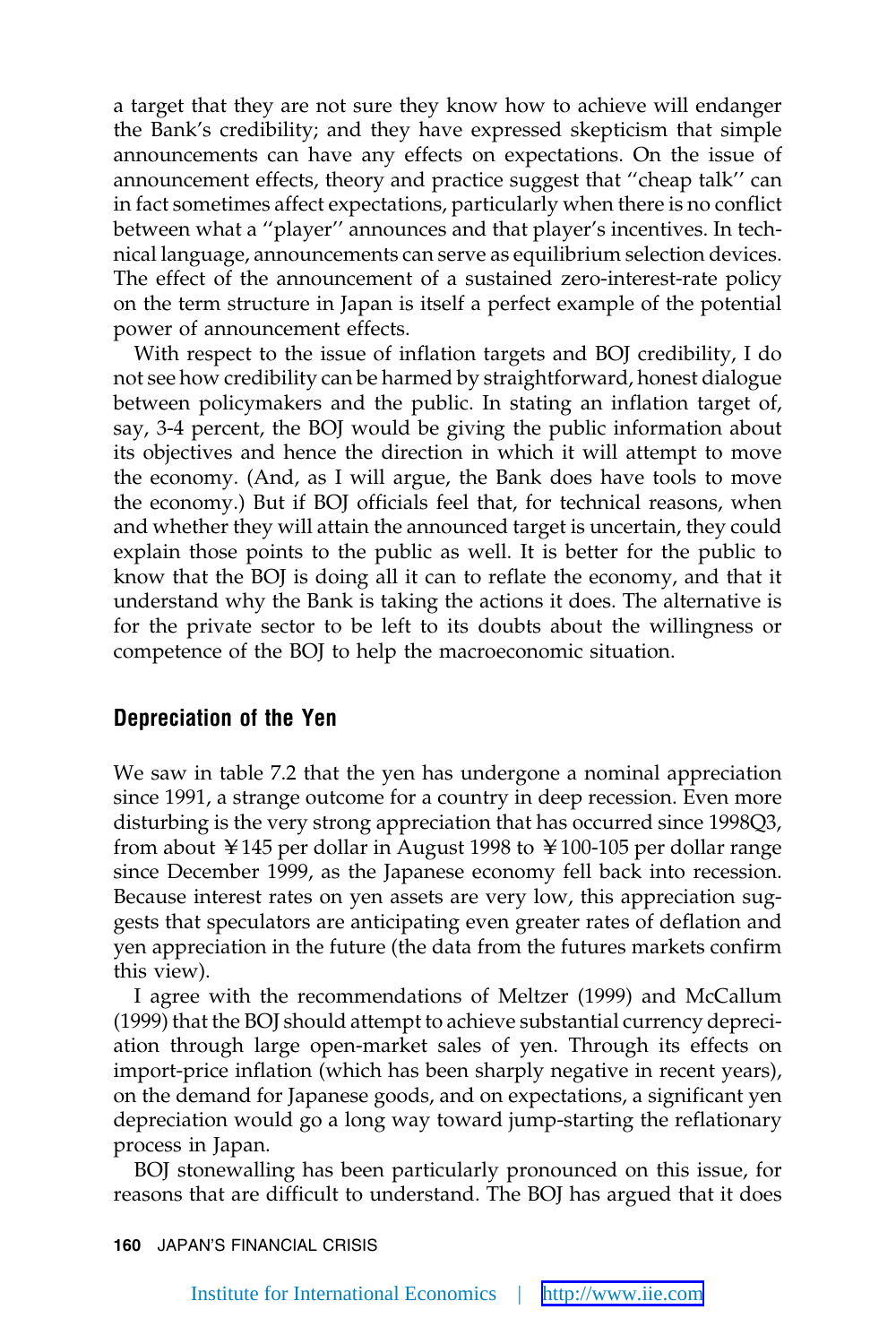not have the legal authority to set yen policy; that it would be unable to reduce the value of the yen in any case; and that even if it could reduce the value of the yen, political constraints prevent any significant depreciation. Let us briefly address the first and third points, then turn to the more fundamental question of whether the BOJ could in fact depreciate the yen if it attempted to do so.

On legal authority, it is true that technically the Ministry of Finance retains responsibility for exchange rate policy. (The same is true for the United States, by the way, with the Treasury playing the role of Ministry. I am not aware that this has been an important constraint on Fed policy.) The obvious solution is for the BOJ and the Ministry to agree that yen depreciation is needed, abstaining from their ongoing turf wars long enough to take an action in Japan's vital economic interest. Alternatively, the BOJ could probably undertake yen depreciation unilaterally; because the BOJ has a legal mandate to pursue price stability, it certainly could make a good argument that, with interest rates at zero, depreciation of the yen is the best available tool for achieving its mandated objective.

The ''political constraints'' argument is that, even if depreciation is possible, any expansion thus achieved will be at the expense of trading partners—a so-called beggar-thy-neighbor policy. Defenders of inaction on the yen claim that a large yen depreciation would therefore create serious international tensions. Whatever validity this political argument may have had at various times, it is of no relevance at the moment, for Japan has recently been urged by its most powerful allies and trading partners to weaken the yen—and refused! Moreover, the economic validity of the beggar-thy-neighbor thesis is doubtful, as depreciation creates trade—by raising home-country income—as well as diverting it. Perhaps not all those who cite the beggar-thy-neighbor thesis are aware that it had its origins in the Great Depression, when it was used as an argument against the very devaluations that ultimately proved crucial to world economic recovery. A yen trading at 100 to the dollar or less is in no one's interest.

The important question, of course, is whether a determined Bank of Japan would be able to depreciate the yen. I am not aware of any previous historical episode, including the period of very low interest rates in the 1930s, in which a central bank has been unable to devalue its currency. Be that as it may, there are those who claim that the BOJ is impotent to affect the exchange rate, arguing along the following lines: Because (it is claimed) monetary policy has been made ineffective by the liquidity trap, BOJ intervention in foreign exchange markets would amount, for all practical purposes, to a sterilized intervention. Empirical studies have often found that sterilized interventions cannot create sustained appreciations or depreciations. Therefore the BOJ cannot affect the value of the yen, except perhaps modestly and temporarily.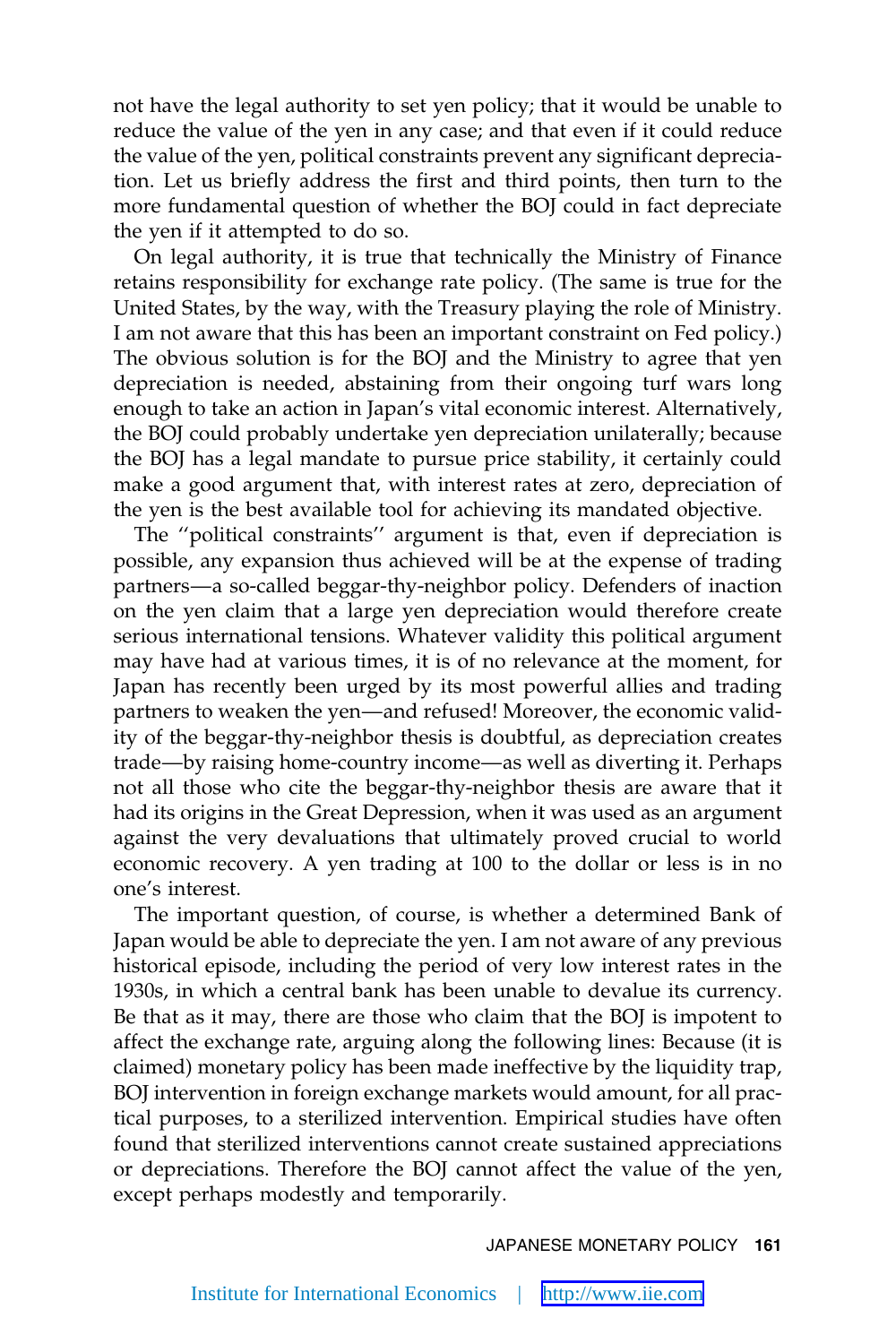To rebut this view, one can apply a reductio ad absurdum argument, based on my observation above that money issuance must affect prices, or else printing money will create infinite purchasing power. Suppose the Bank of Japan prints yen and uses them to acquire foreign assets. If the yen did not depreciate as a result, and if there were no reciprocal demand for Japanese goods or assets (which would drive up domestic prices), what in principle would prevent the BOJ from acquiring infinite quantities of foreign assets, leaving foreigners nothing to hold but idle yen balances? Obviously this will not happen in equilibrium. One reason it will not happen is the principle of portfolio balance: Because yen balances are not perfect substitutes for all other types of real and financial assets, foreigners will not greatly increase their holdings of yen unless the yen depreciates, increasing the expected return (including the risk premium) on yen assets. It might be objected that the necessary interventions would be large. Although I doubt it, they might be; that is an empirical question. However, the larger the intervention that is required, the greater the associated increase in the BOJ's foreign reserves, which doesn't seem such a bad outcome.

In short, there is a strong presumption that vigorous intervention by the BOJ, together with appropriate announcements to influence market expectations, could drive down the value of the yen significantly. Further, there seems little reason not to try this strategy. The ''worst'' that could happen would be that the BOJ would greatly increase its holdings of reserve assets.

#### **Money-Financed Transfers**

Suppose that the yen-depreciation strategy is tried but fails to raise aggregate demand and prices sufficiently, perhaps because at some point Japan's trading partners do object to further falls in the yen. An alternative strategy, which does not rely at all on trade diversion, is money-financed transfers to domestic households—the real-life equivalent of that hoary thought experiment, the ''helicopter drop'' of newly printed money. I think most economists would agree that a large enough helicopter drop *must* raise the price level. Suppose it did not, so that the price level remained unchanged. Then the real wealth of the population would grow without bound, as they are flooded with gifts of money from the government—another variant of the arbitrage argument made above. Surely at some point the public would attempt to convert its increased real wealth into goods and services, spending that would increase aggregate demand and prices. Conversion of the public's money wealth into other assets would also be beneficial, if it raised the prices of other assets.

The only counterargument I can imagine is that the public might fear a future lump-sum tax on wealth equal to the per capita money transfer,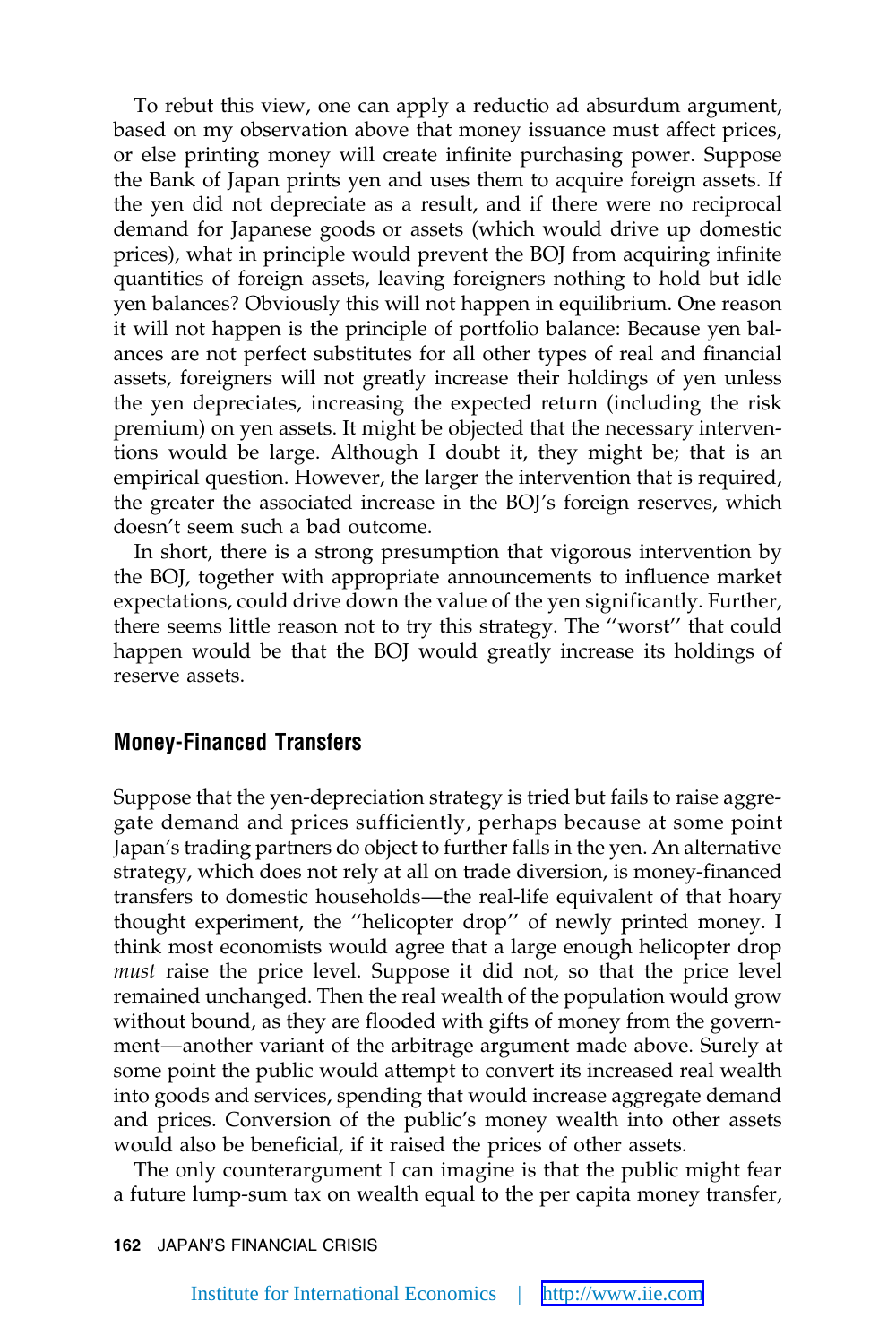inducing them to hold rather than spend the extra balances.<sup>5</sup> But the government has no incentive to take such an action in the future, and hence the public has no reason to expect it. The newly circulated cash bears no interest and thus has no budgetary implications for the government if prices remain unchanged. If instead prices rise, as we anticipate, the government will face higher nominal spending requirements but will also enjoy higher nominal tax receipts and a reduction in the real value of outstanding nominal government debt. To a first approximation, then, the helicopter drops will not erode the financial position of the government and thus will not induce a need for extraordinary future taxes.

Note that, in contrast, a helicopter drop of government bonds would not necessarily induce significant extra spending. Even if government bonds pay essentially zero interest (as they do today in Japan), if they are of finite maturity, then at some point the debt they represent must be refinanced, possibly at a positive interest rate. The usual Ricardian logic might then apply, with the public realizing that the "gift" of government debt they have received is also associated with higher future tax obligations. Money is in this sense special; it is not only a zero-interest liability, but also a perpetual liability. Money-financed transfers do have a resource cost, which is the inflation tax. But (1) this cost comes into play only as prices rise, which is the object the policy is trying to achieve, and (2) again, to a first order, the real cost is borne by holders of real balances, not the government.

Of course, the BOJ has no unilateral authority to rain money on the population. The policy being proposed—a money-financed tax cut—is a combination of fiscal and monetary measures. All this means is that some intragovernmental cooperation would be required. Indeed, the case for a tax cut now has already been made, independent of monetary considerations (Posen 1998). The willingness of the BOJ to purchase government securities equal to the cost of the tax cut would serve to reduce the net interest cost of the tax cut to the government, which could not hurt the tax cut's chance of passage. By the way, I do not think that such cooperation would in any way compromise the BOJ's newly won independence, as some have suggested. In financing a tax cut, the BOJ would be taking a voluntary action in pursuit of its legally mandated goal, the pursuit of price stability. Cooperation with the fiscal authorities in pursuit of a common goal is not the same as subservience.

#### **Nonstandard Open-Market Operations**

A number of observers have suggested that the BOJ expand its openmarket operations to a wider range of assets, such as long-term govern-

<sup>5.</sup> Of course, this is not even a potential issue if money-financed government purchases are used instead of transfers. Ideally, these purchases would be complements to, rather than substitutes for, private consumption.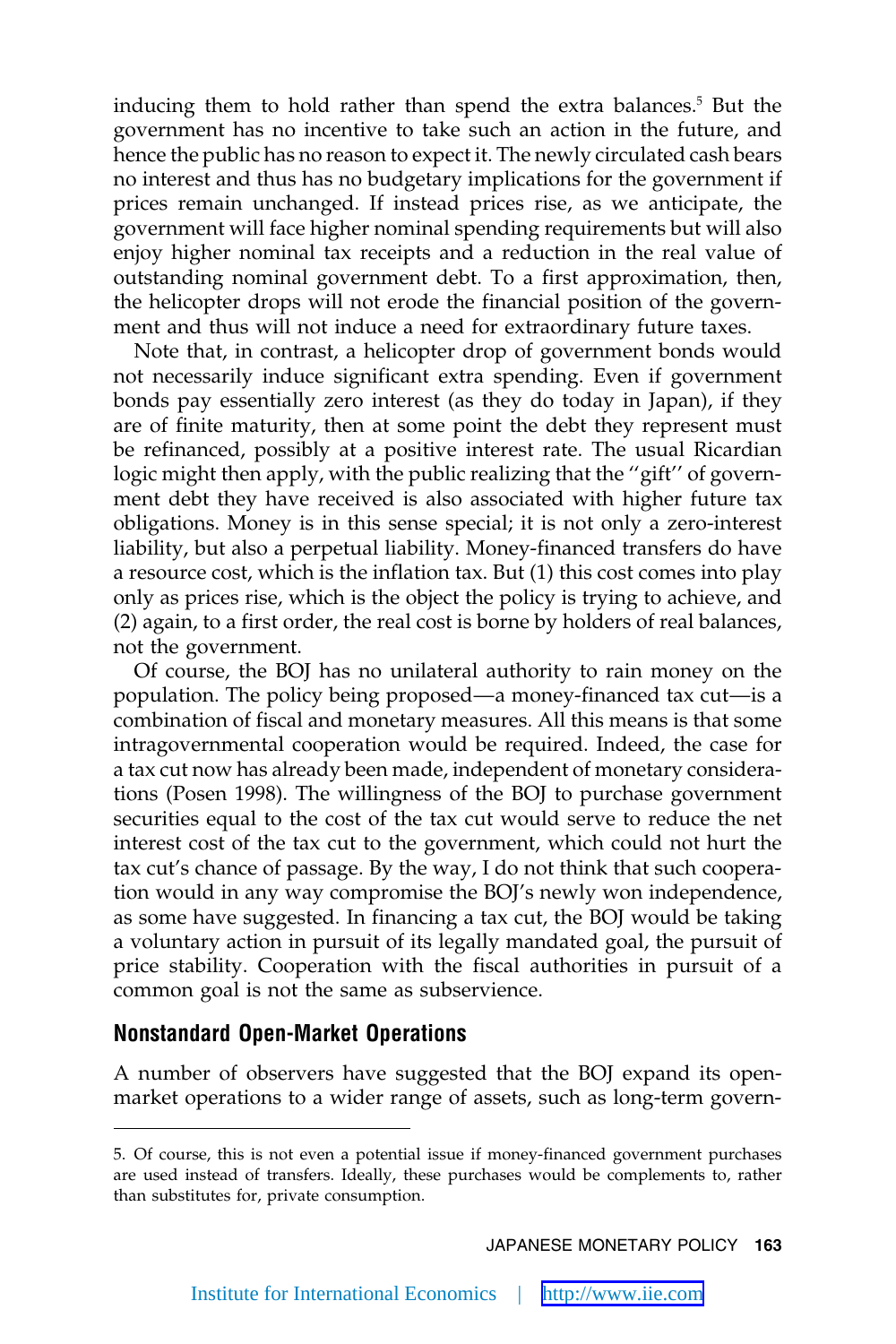ment bonds or corporate bonds; and indeed, the BOJ has modest plans to purchase commercial paper, corporate bonds, and asset-backed securities under repurchase agreements, or to lend allowing these assets as collateral (Ueda 1999, 3). I am not so sure that this alternative is even needed, given the BOJ's other options, but I would like to make a few brief analytical points about them.

In thinking about nonstandard open-market operations, it is useful to separate those that have some fiscal component from those that do not. By a fiscal component I mean some implicit subsidy, such as would arise, for example, if the BOJ purchased nonperforming bank loans at face value (this is of course equivalent to a fiscal bailout of the banks, financed by the central bank). This sort of money-financed ''gift'' to the private sector would expand aggregate demand for the same reasons that any moneyfinanced transfer does. Although such operations are perfectly sensible from the standpoint of economic theory, I doubt very much that we will see anything like this in Japan, if only because it is more straightforward for the Diet to vote subsidies or tax cuts directly. Nonstandard openmarket operations with a fiscal component, even if legal, would be correctly viewed as an end run around the authority of the legislature, and so are better left in the realm of theoretical curiosities.

A nonstandard open-market operation without a fiscal component, in contrast, is the purchase of some asset by the central bank (e.g., longterm government bonds) at fair market value. The object of such purchases would be to raise asset prices, which in turn would stimulate spending (e.g., by raising collateral values). I think there is little doubt that such operations, if aggressively pursued, would indeed have the desired effect, for essentially the same reasons that purchases of foreign-currency assets would cause the yen to depreciate. To claim that nonstandard openmarket purchases would have no effect is to claim that the central bank could acquire all of the real and financial assets in the economy with no effect on prices or yields. Of course, long before that would happen, imperfect substitutability between assets would assert itself, and the prices of assets being acquired would rise.

As I have indicated, I doubt that extensive nonstandard operations will be needed if the BOJ aggressively pursues reflation by other means. I hope, though, that the Japanese monetary authorities would not hesitate to use this approach, if for some reason it became the most convenient. It is disturbing that BOJ resistance to this idea has focused on largely extraneous issues, such as the possible effects of nonstandard operations on the Bank's balance sheet. For example, BOJ officials have pointed out that if the Bank purchased large quantities of long-term government bonds, and interest rates later rose, the Bank would suffer capital losses. This concern has led the BOJ to express reluctance to consider engaging in such operations in the first place. However, paper losses to the Bank's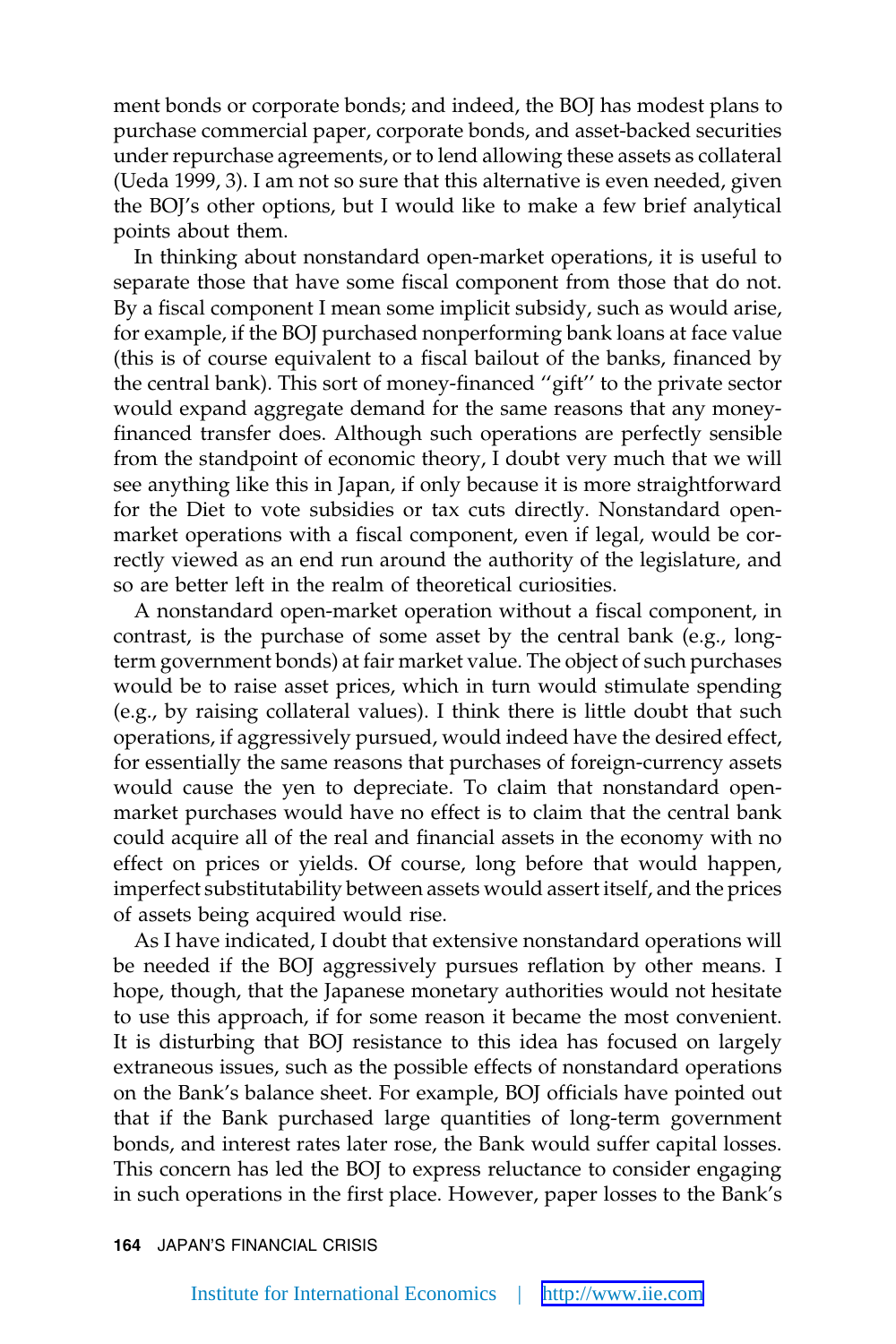portfolio have no effect on its operating budget (which is approved by the Ministry of Finance) or on overall government finances, since the bank's losses are precisely offset by the fiscal authority's gains. Thus, to allow consideration of possible capital losses to block needed policy actions is misguided.

#### **Needed: Rooseveltian Resolve**

Franklin D. Roosevelt was elected president of the United States in 1932 with the mandate to get the country out of the Depression. In the end, his most effective actions were the same ones that Japan needs to take namely, rehabilitation of the banking system and devaluation of the currency. But Roosevelt's specific policy actions were, I think, less important than his willingness to be aggressive and to experiment—in short, to do whatever it took to get the country moving again. Many of his policies did not work as intended, but in the end FDR deserves great credit for having the courage to abandon failed paradigms and to do what needed to be done.

Japan is not in a Great Depression by any means, but its economy has operated below potential for nearly a decade. Nor is it clear that recovery is imminent. Policy options exist that could greatly reduce these losses. Why isn't more happening? To this outsider, at least, Japanese monetary policy seems to be suffering from a self-induced paralysis. Most striking is the apparent unwillingness of the monetary authorities to experiment, to try anything that isn't absolutely guaranteed to work. Perhaps it's time for some Rooseveltian resolve in Japan.

## **References**

- Bernanke, Ben, and Mark Gertler. 1995. Inside the Black Box: The Credit Channel of Monetary Transmission. *Journal of Economic Perspectives* 9, no. 4 (Fall): 27-48.
- Bernanke, Ben, and Mark Gertler. 1999. Monetary Policy and Asset Price Volatility. In *1999 Symposium: New Challenges for Monetary Policy*, 77-128. Kansas City: Federal Reserve Bank of Kansas City.
- Bernanke, Ben S., Thomas Laubach, Frederic S. Mishkin, and Adam S. Posen. 1999. *Inflation Targeting: Lessons from the International Experience.* Princeton, NJ: Princeton University Press.
- Blinder, Alan. 1999. Monetary Policy at the Zero Bound: Balancing the Risks. Paper presented at a Federal Reserve Bank of Boston conference on monetary policy in a low-inflation environment, Woodstock, VT (20 October).
- Clouse, James, Dale Henderson, Athanasios Orphanides, David Small, and Peter Tinsley. 1999. Monetary Policy When the Short-term Interest Rate is Zero. Photocopy (October). Board of Governors of the Federal Reserve System.
- Hoshi, Takeo, and Anil Kashyap. 2000. The Japanese Banking Crisis: Where Did It Come From and How Will It End? In *NBER Macroeconomics Annual*, vol. 14, eds. B. Bernanke and J. Rotemberg. Cambridge, MA: National Bureau of Economic Research.